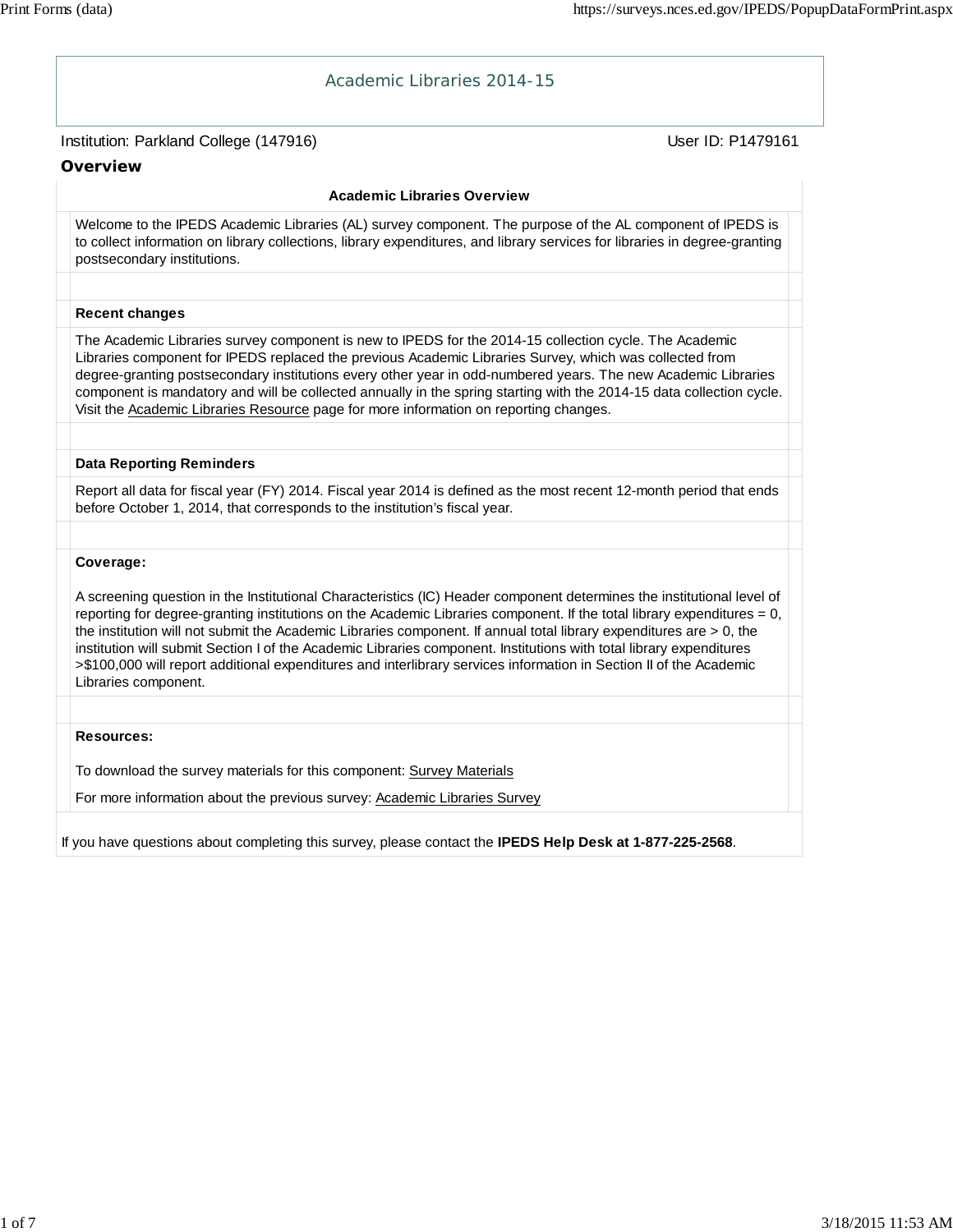| Institution: Parkland College (147916)         |     |  |     | User ID: P1479161 |  |
|------------------------------------------------|-----|--|-----|-------------------|--|
| <b>Screening Question</b>                      |     |  |     |                   |  |
| Is the library collection entirely electronic? |     |  |     |                   |  |
|                                                | Yes |  | No. |                   |  |
|                                                |     |  |     |                   |  |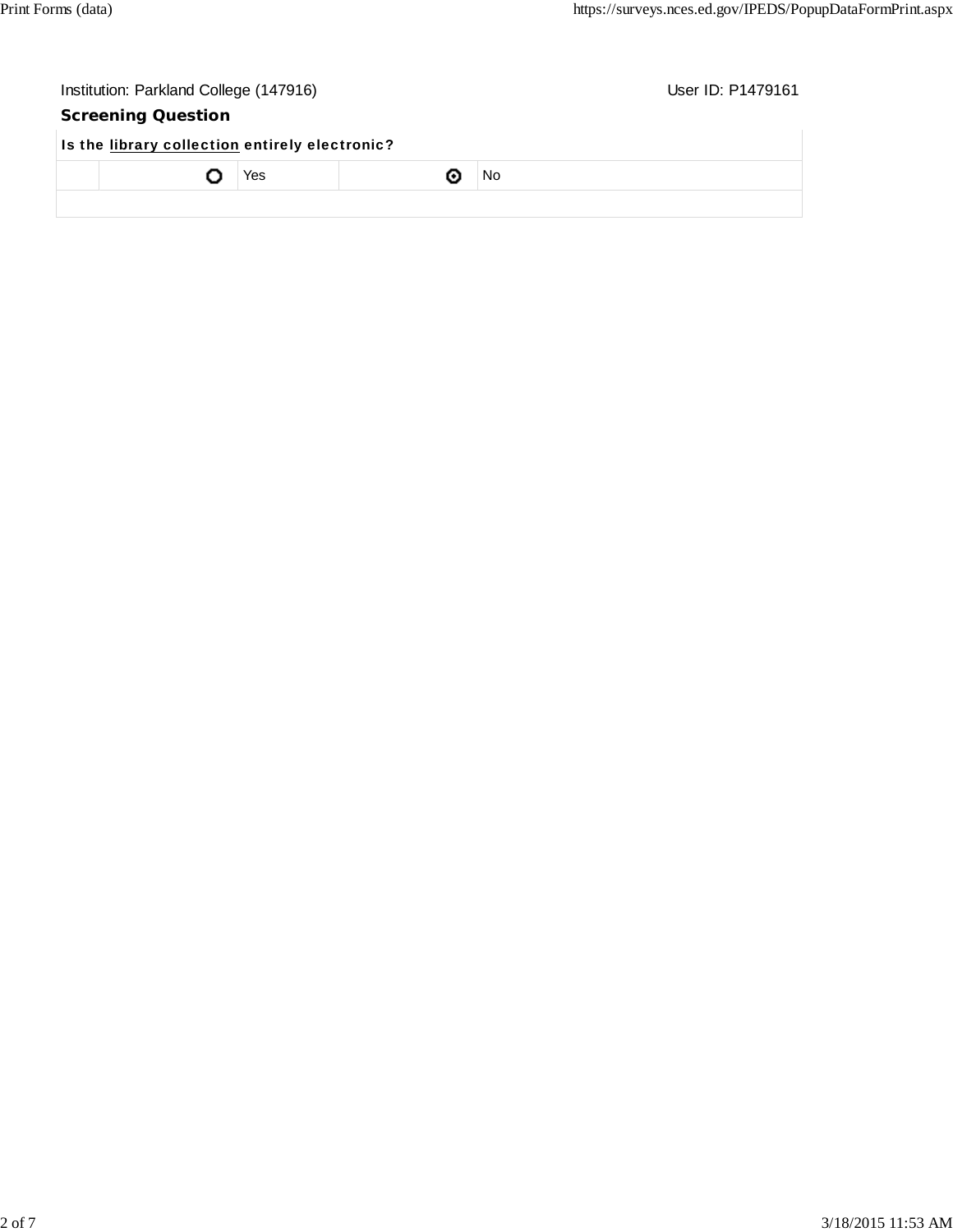# Institution: Parkland College (147916) Contract College (147916)

### **Library Collections/Circulation**

### Section I:

### For all degree-granting institutions with library expenditures >0 as reported on IC Header

**NOTE - This section of the survey collects data on selected types of material. It does not cover all materials. Report the total number of each category held at the END of Fiscal Year 2014.**

| <b>Library Collections</b> | <b>Physical</b> | <b>Digital/Electronic</b> |
|----------------------------|-----------------|---------------------------|
| <b>Books</b>               | 100,015         | 4,206                     |
| Databases                  |                 | 36                        |
| Media                      | 10,261          | 0                         |
| <b>Total</b>               | 110,276         | 4,242                     |
|                            |                 |                           |
| <b>Library Circulation</b> | 76,463          | 0                         |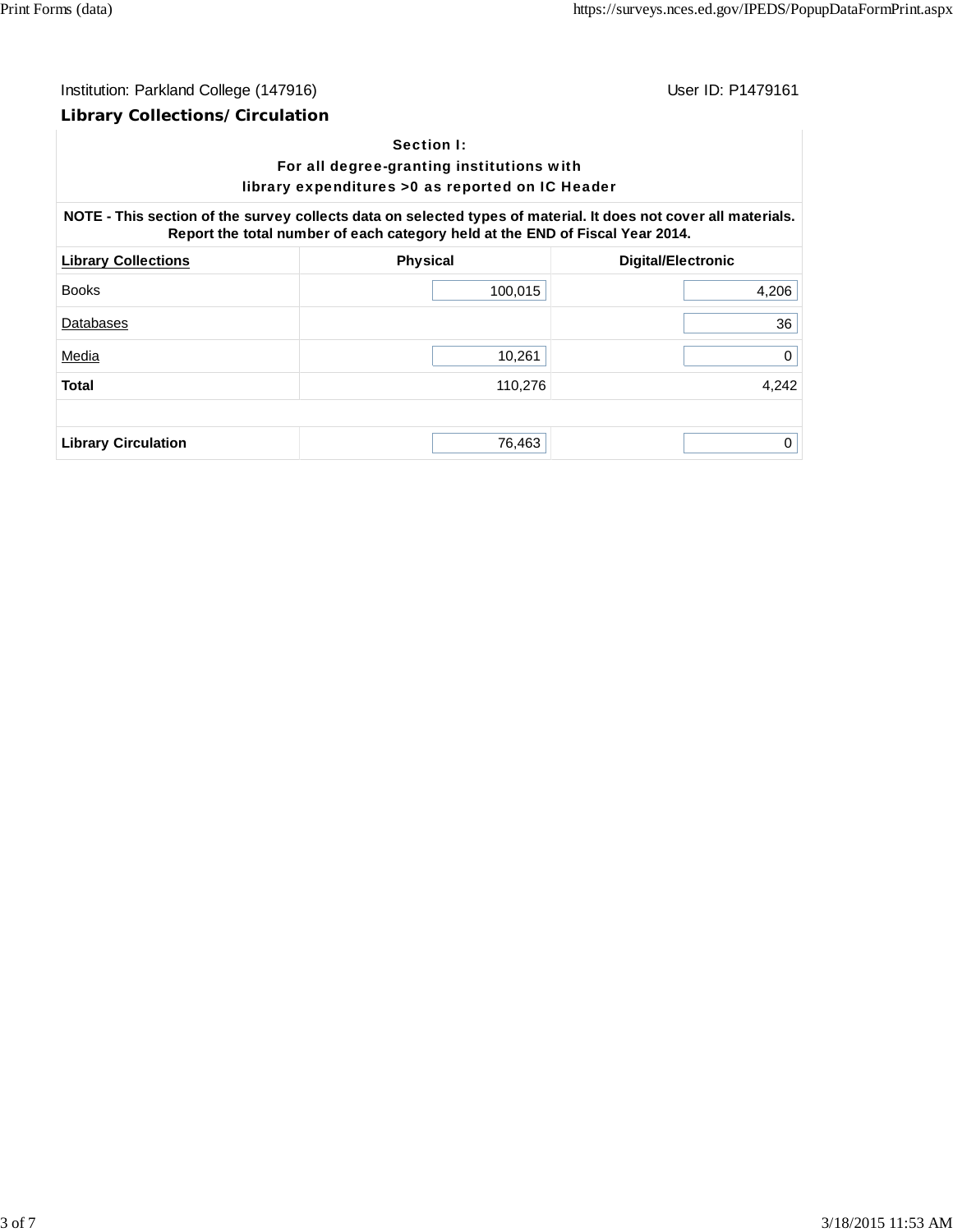| Institution: Parkland College (147916)               |     |                                                                                                                                                                     | User ID: P1479161 |
|------------------------------------------------------|-----|---------------------------------------------------------------------------------------------------------------------------------------------------------------------|-------------------|
|                                                      |     | <b>Expenditures and Interlibrary Services</b>                                                                                                                       |                   |
|                                                      |     | <b>Section II:</b><br>For degree-granting institutions with                                                                                                         |                   |
|                                                      |     | library expenditures > \$100,000 as reported in IC Header                                                                                                           |                   |
|                                                      |     | Library expenditures should be reported for the most recent 12-month period that corresponds to your<br>institution's fiscal year that ends before October 1, 2014. |                   |
|                                                      |     |                                                                                                                                                                     |                   |
|                                                      |     | <b>O</b> Indicate the number of branch and independent libraries                                                                                                    | 0                 |
| (exclude the main or central library).               |     |                                                                                                                                                                     |                   |
| <b>B</b> Expenditures                                |     |                                                                                                                                                                     | Amount            |
| Total salaries and wages from the library budget     |     |                                                                                                                                                                     | 800,522           |
|                                                      |     |                                                                                                                                                                     |                   |
|                                                      |     | Are staff fringe benefits paid out of the library budget?                                                                                                           |                   |
| ◉                                                    | Yes | <b>Total Fringe benefits</b>                                                                                                                                        | 194,600           |
| O                                                    | No  |                                                                                                                                                                     |                   |
|                                                      |     |                                                                                                                                                                     |                   |
| Materials/services expenditures                      |     |                                                                                                                                                                     |                   |
|                                                      |     | One-time purchases of books, serial backfiles, and other materials                                                                                                  | 113,227           |
| Ongoing commitments to subscriptions                 |     |                                                                                                                                                                     | 163,842           |
| All other materials/service cost                     |     |                                                                                                                                                                     | 11,467            |
| Total materials/services expenditures                |     |                                                                                                                                                                     | 288,536           |
|                                                      |     |                                                                                                                                                                     |                   |
| <b>Operations and maintenance expenditures</b>       |     |                                                                                                                                                                     |                   |
| Preservation services                                |     |                                                                                                                                                                     | 1,589             |
|                                                      |     | All other operations and maintenance expenditures                                                                                                                   | 8,264             |
|                                                      |     | Total operations and maintenance expenditures                                                                                                                       | 9,853             |
|                                                      |     |                                                                                                                                                                     |                   |
| <b>Total Expenditures</b>                            |     |                                                                                                                                                                     | 1,293,511         |
| <b>Total Expenditures (as reported in IC Header)</b> |     |                                                                                                                                                                     | 1,288,946         |
| <b>Interlibrary Services</b>                         |     |                                                                                                                                                                     | <b>Number</b>     |
|                                                      |     |                                                                                                                                                                     |                   |
|                                                      |     | Total interlibrary loans and documents provided to other libraries                                                                                                  | 7,742             |
|                                                      |     | Total interlibrary loans and documents received                                                                                                                     | 1,738             |
|                                                      |     |                                                                                                                                                                     |                   |
|                                                      |     | Does your library support virtual reference services?                                                                                                               |                   |
| ⊚                                                    | Yes | о                                                                                                                                                                   | No                |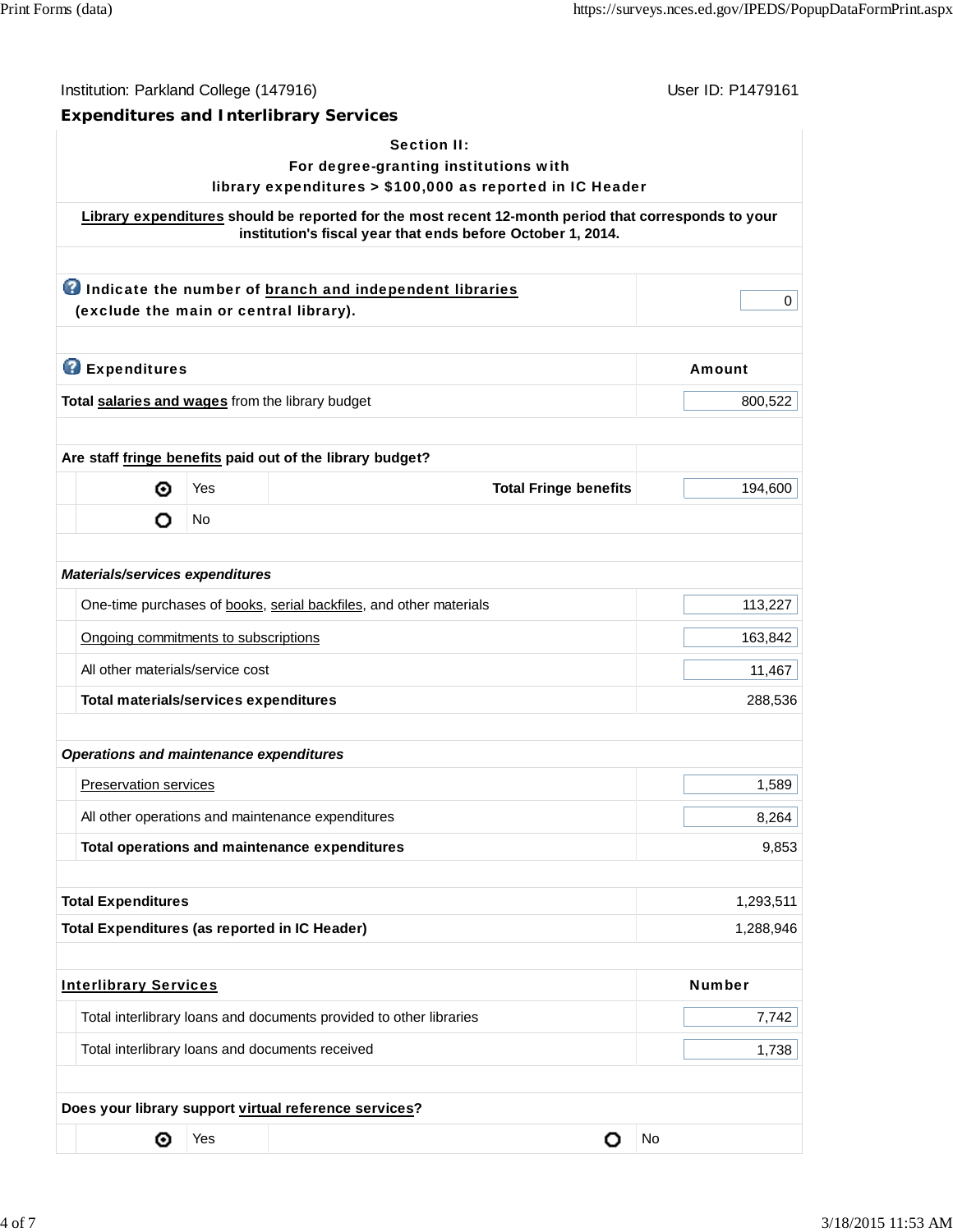#### **You may use the space below to** provide context **for the data you've reported above.**

For Digital/Electronic Media and Digital/Electronic Circulation the reason our number is 0 is because all of our digital/electronic media units were acquired as part of a database or consortia. In FY14 we did not have any digital/electronic units that were individually selected by our library.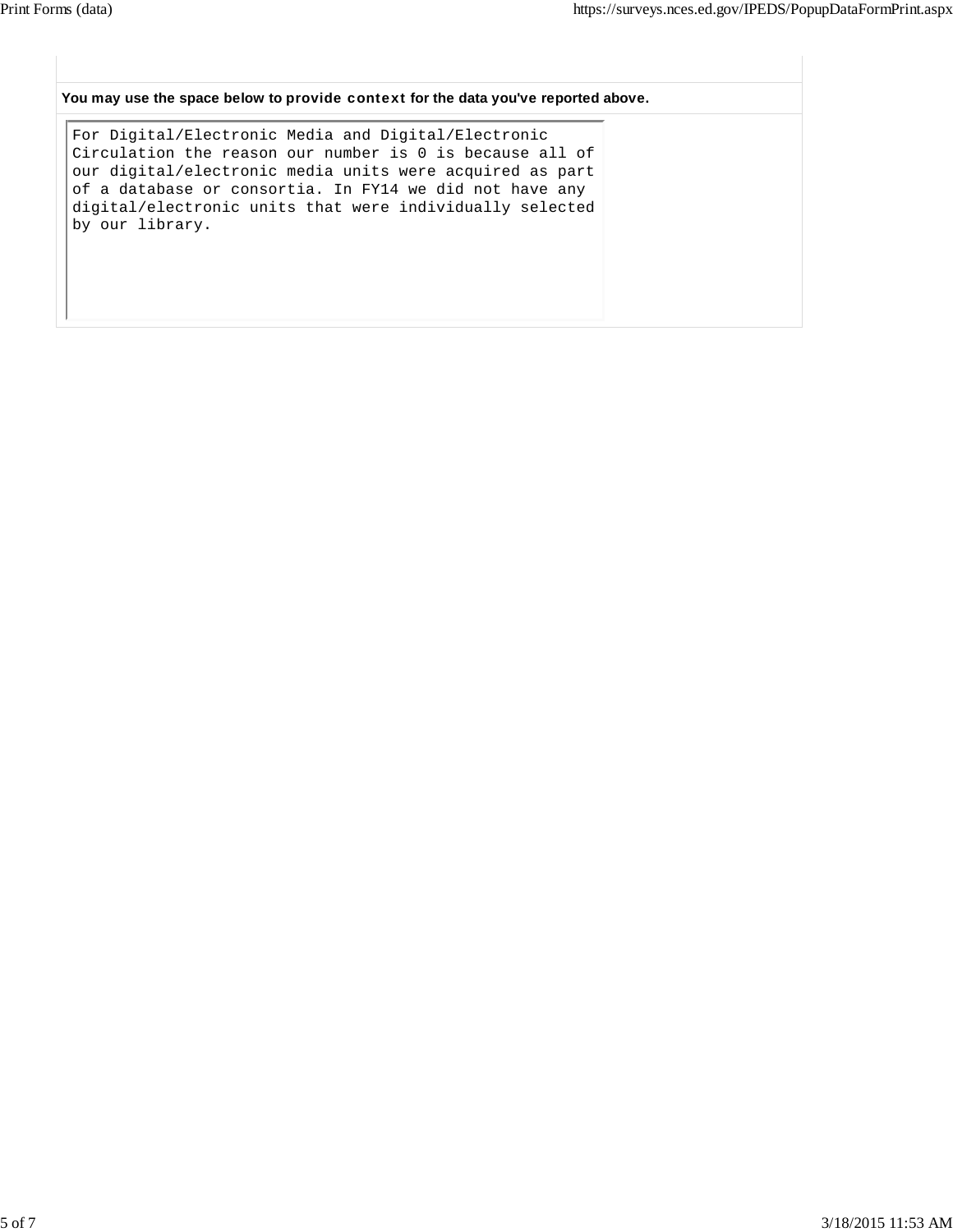# Institution: Parkland College (147916) Contract College (147916)

# **Prepared by**

| Ω          | Keyholder                                                                                                                                                                                                                                                                                                                                                             | O  | <b>SFA Contact</b>       | Ο | <b>HR Contact</b> |
|------------|-----------------------------------------------------------------------------------------------------------------------------------------------------------------------------------------------------------------------------------------------------------------------------------------------------------------------------------------------------------------------|----|--------------------------|---|-------------------|
| O          | <b>Finance Contact</b>                                                                                                                                                                                                                                                                                                                                                | ◉  | Academic Library Contact | റ | Other             |
| Name:      | Sarah Meilike                                                                                                                                                                                                                                                                                                                                                         |    |                          |   |                   |
| Email:     | smeilike@parkland.edu                                                                                                                                                                                                                                                                                                                                                 |    |                          |   |                   |
|            | How long did it take to prepare this survey                                                                                                                                                                                                                                                                                                                           | 10 | hours                    |   | minutes           |
| component? |                                                                                                                                                                                                                                                                                                                                                                       |    |                          |   |                   |
|            | The name of the preparer is being collected so that we can follow up with the appropriate person in the event that there<br>are questions concerning the data. The Keyholder will be copied on all email correspondence to other preparers.                                                                                                                           |    |                          |   |                   |
| System.    | The time it took to prepare this component is being collected so that we can continue to improve our estimate of the<br>reporting burden associated with IPEDS. Please include in your estimate the time it took for you to review instructions,<br>query and search data sources, complete and review the component, and submit the data through the Data Collection |    |                          |   |                   |